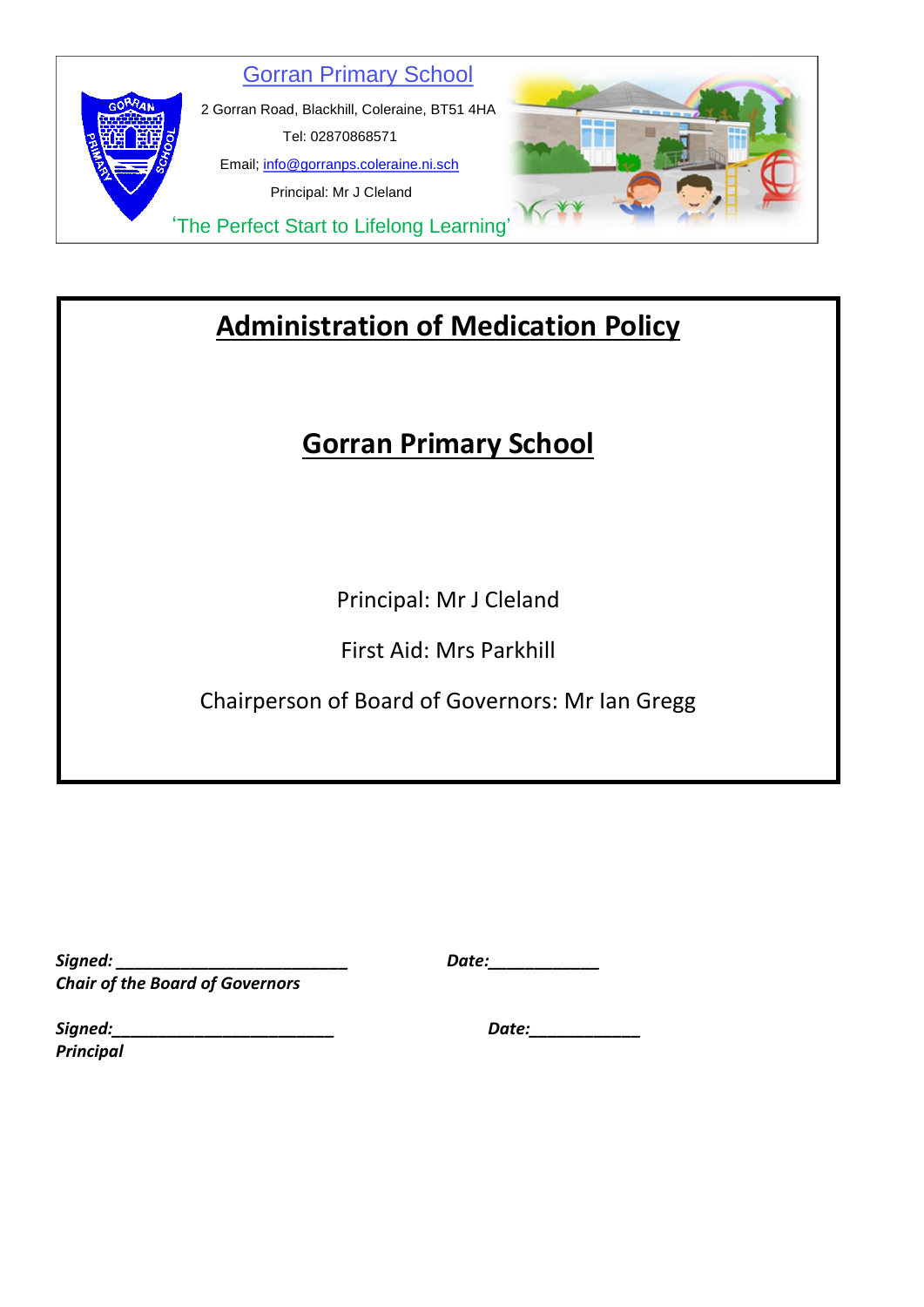#### **Gorran Primary School**

#### **Administration of Medication in School Policy**

The Board of Governors and staff of Gorran Primary School wish to ensure that pupils with medication needs receive appropriate care and support at school. The Principal will accept responsibility in principle for members of the school staff giving or supervising pupils taking prescribed medication during the school day **where those members of staff have volunteered to do so**.

### **Please note that parents should keep their children at home if acutely unwell or infectious.**

Parents are responsible for providing the Principal with comprehensive information regarding the pupil's condition and medication.

Prescribed medication will not be accepted in school without complete written and signed instructions from the parent (Form AM2 from "Supporting pupils with Medication Needs" Feb 2008- Appendix 1)

*AM2 is to be completed by the parent. It enables the school to ensure the correct information has been received from parents and to monitor and correctly support the use of medication in the school. If a pupil requires several items of medication in school the appropriate details should be provided on the reverse of this form. On receipt of Form AM2 the school should complete the "Agreement of Principal" Section. The original should be retained on the school file and a copy sent to the parents to confirm the school's agreement to administer medication to the named pupil.*

Staff will not give a non-prescribed medicine to a child unless there is specific prior written permission from the parents.

Only reasonable quantities of medication should be supplied to the school (for example, a maximum of four weeks supply at any one time).

Where the pupil travels on school transport with an escort, parents should ensure the escort has written instructions relating to any medication sent with the pupil, including medication for administration during respite care.

Each item of medication must be delivered to the Principal or Authorised Person, in normal circumstances by the parent, **in a secure and labelled container as originally dispensed**. Each item of medication must be clearly labelled with the following information:

- Pupil's Name.
- Name of medication.
- Dosage.
- Frequency of administration.
- Date of dispensing.
- Storage requirements (if important).
- Expiry date.

#### **The school will not accept items of medication in unlabelled containers.**

Medication will be kept in a safe place, out of the reach of pupils.

The school will keep records, which they will have available for parents.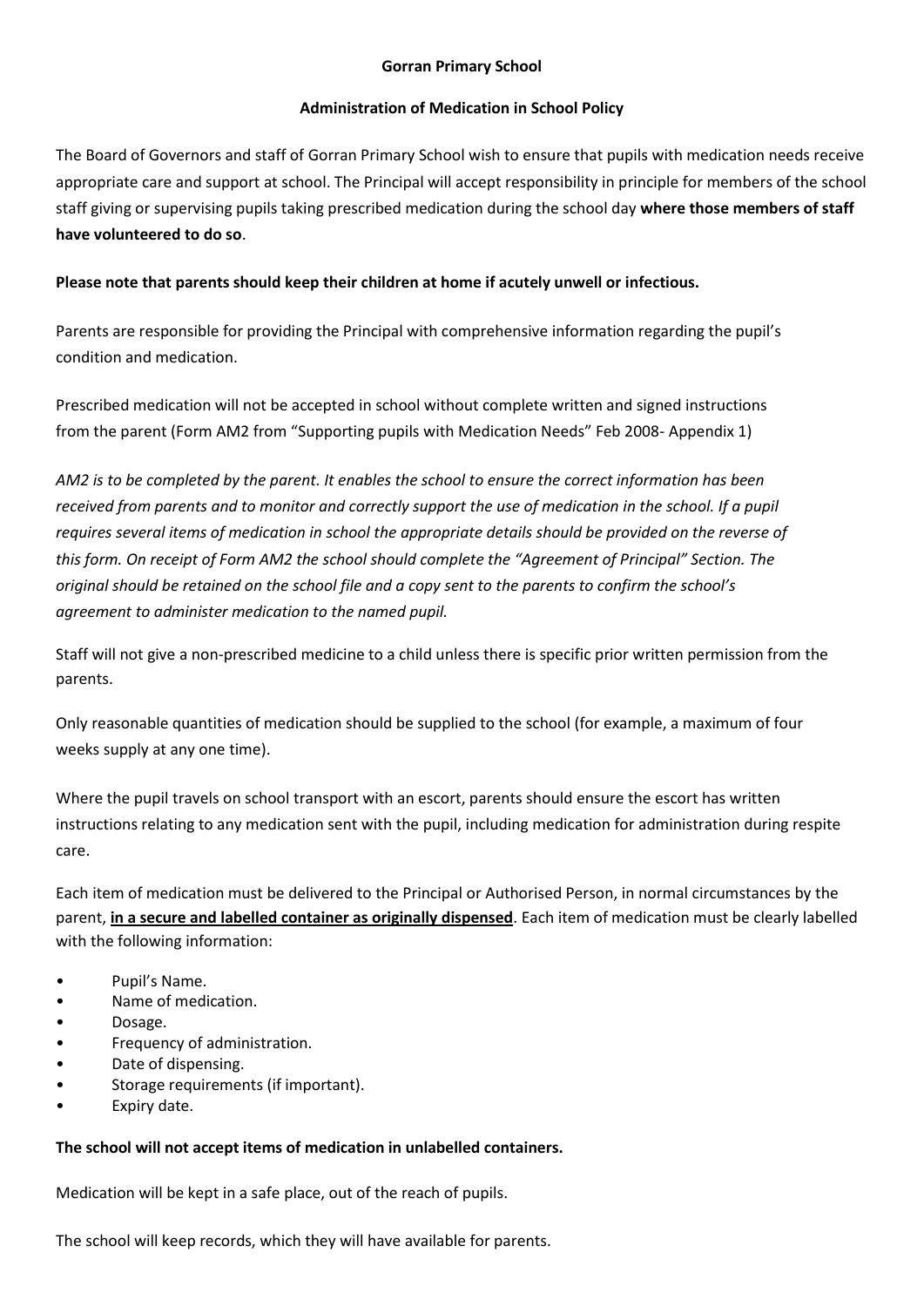If children refuse to take medicines, staff will not force them to do so, and will inform the parents of the refusal, as a matter of urgency, on the same day.

It is the responsibility of parents to notify the school in writing if the pupil's need for medication has ceased.

It is the parents' responsibility to renew the medication when supplies are running low and to ensure that the medication supplied is within its expiry date.

The school will not make changes to dosages on parental instructions.

School staff will not dispose of medicines. Medicines, which are in use and in date, should be collected by the parent at the end of each term. Date expired medicines or those no longer required for treatment will be returned immediately to the parent for transfer to a community pharmacist for safe disposal.

For each pupil with long term or complex medication needs, the Principal, will ensure that a Medication Plan and Protocol is drawn up, in conjunction with the appropriate health professionals.

Where it is appropriate to do so, pupils will be encouraged to administer their own medication, if necessary under staff supervision.

Staff who volunteer to assist in the administration of medication will receive appropriate training/guidance through arrangements made with the School Health Service.

The school will make every effort to continue the administration of medication to a pupil whilst on trips away from the school premises, even if additional arrangements might be required. However, there may be occasions when it may not be possible to include a pupil on a school trip if appropriate supervision cannot be guaranteed.

All staff will be made aware of the procedures to be followed in the event of an emergency.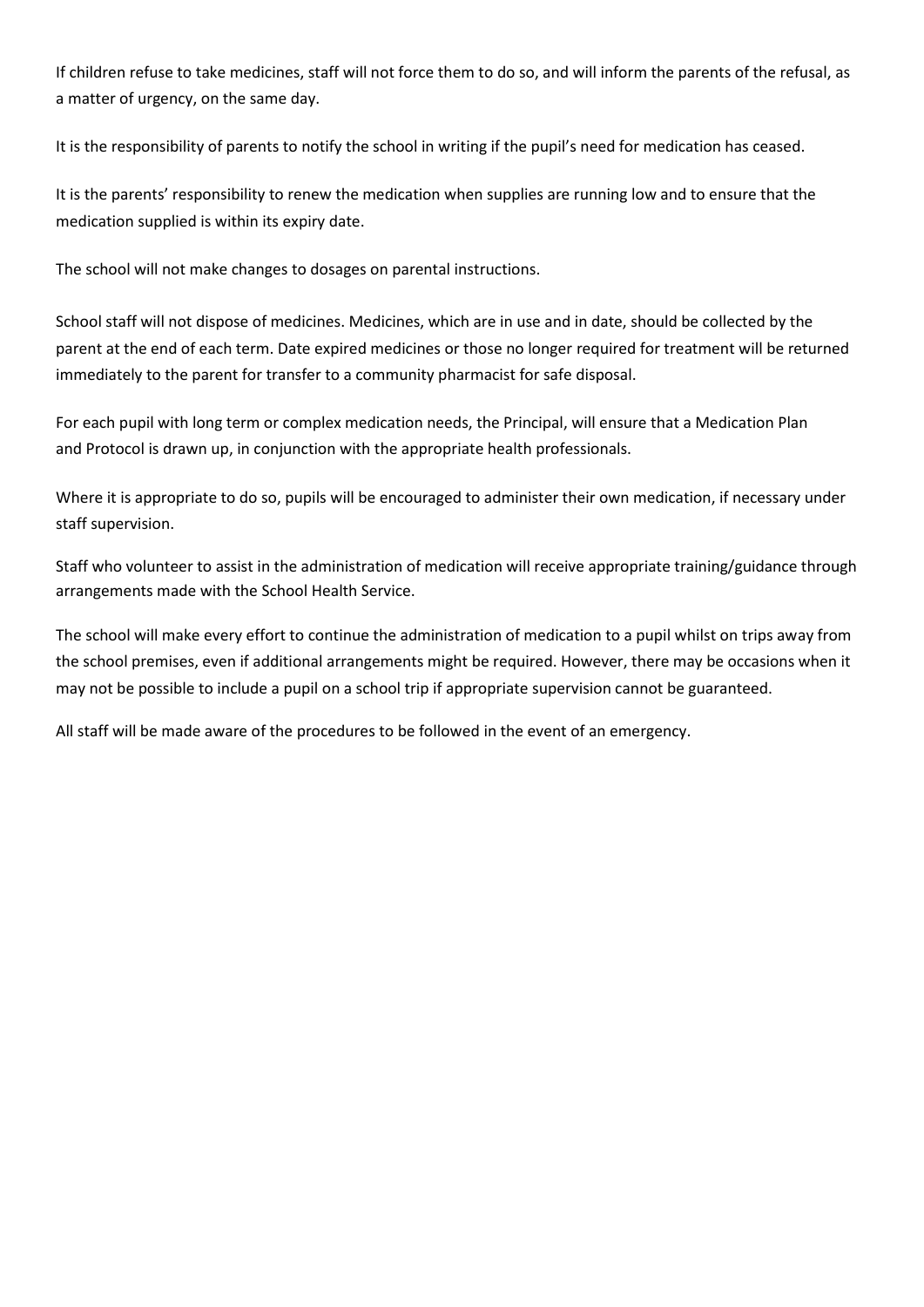**Appendix 1**

| <b>REQUEST FOR A SCHOOL TO ADMINISTER MEDICATION</b><br>The school will not give your child medicine unless you complete and sign this form, and the Principal<br>has agreed that school staff can administer the medicine. |
|-----------------------------------------------------------------------------------------------------------------------------------------------------------------------------------------------------------------------------|
| <b>Details of Pupil</b>                                                                                                                                                                                                     |
|                                                                                                                                                                                                                             |
| Date of Birth ____ / ____ / ____ M F $\left\lfloor \right\rfloor$ Class ____ ___ _______________                                                                                                                            |
| Parents must ensure that in date properly labelled medication is supplied.                                                                                                                                                  |
| Name/Type of Medication (as described on the container)                                                                                                                                                                     |
| Date dispensed _________________________ Expiry Date                                                                                                                                                                        |
| <b>Full Directions for use</b><br>Dosage and method                                                                                                                                                                         |
| NB Dosage can only be changed on a Doctor's instructions                                                                                                                                                                    |
| Special precautions                                                                                                                                                                                                         |
| Are there any side effects that the School needs                                                                                                                                                                            |
|                                                                                                                                                                                                                             |
|                                                                                                                                                                                                                             |
| Procedures to take in an Emergency                                                                                                                                                                                          |
| <u> 1989 - Johann John Stein, markin fan it ferskearre fan it ferskearre fan it ferskearre fan it ferskearre fan</u><br><b>Contact Details</b>                                                                              |